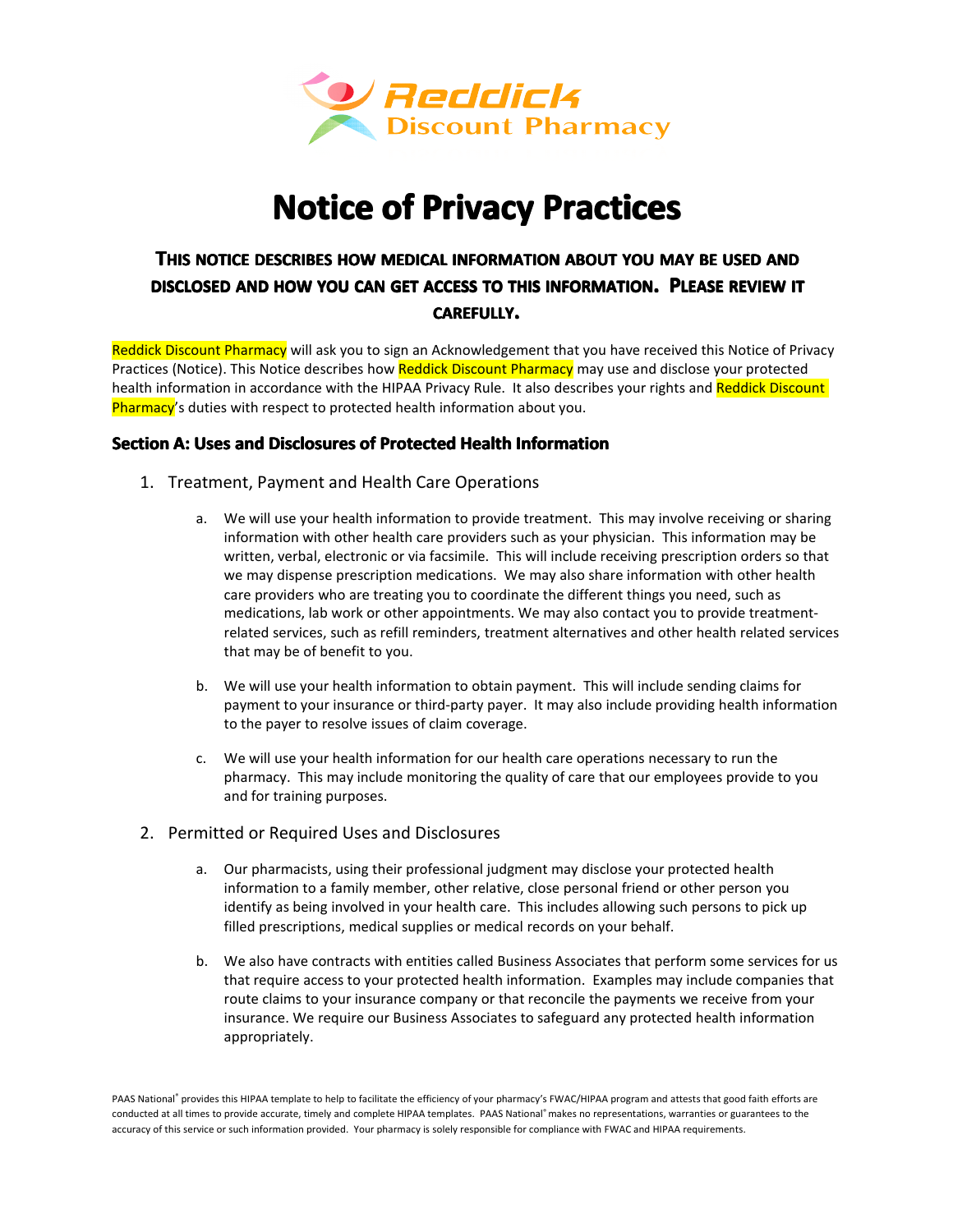

- c. Under certain circumstances Reddick Discount Pharmacy may be required to disclose health information as required or permitted by federal or state laws. These include, but are not limited to:
	- i. To the Food and Drug Administration (FDA) relating to adverse events regarding drugs, foods, supplements and other health products or for post-marketing surveillance to enable product recalls, repairs or replacement.
	- ii. To public health or legal authorities charged with preventing or controlling disease, injury or disability.
	- iii. To law enforcement agencies as required by law or in response to <sup>a</sup> valid subpoena or other legal process.
	- iv. To health oversight agencies (e.g., licensing boards) for activities authorized by law such as audits, investigations and inspections necessary for Reddick Discount Pharmacy's licensure and for monitoring of health care systems.
	- v. In response to <sup>a</sup> court order, administrative order, subpoena, discovery request or other lawful process by another person involved in <sup>a</sup> dispute involving <sup>a</sup> patient, but only if efforts have been made to tell the patient about the request or to obtain an order protecting the requested health information.
	- vi. As authorized by and as necessary to comply with laws relating to worker's compensation or similar programs established by the law.
	- vii. Whenever required to do so by law.
	- viii. To <sup>a</sup> Coroner or Medical Examiner when necessary. Examples include: identifying <sup>a</sup> deceased person or to determine <sup>a</sup> cause of death.
	- ix. To Funeral Directors to carry out their duties
	- x. To organ procurement organizations or other entities engaged in procurement, banking or transplantation of organs for the purpose of tissue donation and transplant.
	- xi. To notify or assist in notifying <sup>a</sup> family member, personal representative or another person responsible for the patient's care of the patient's location or general condition.
	- xii. To <sup>a</sup> correctional institution or its agents if <sup>a</sup> patient is or becomes aninmate of suchan institution when necessary for the patient's health or the health and safety of others.
	- xiii. When necessary to prevent <sup>a</sup> serious threat to the patient's health and safety or the health and safety of the public or another person.
	- xiv. As required by military command authorities when the patient is <sup>a</sup> member of the armed forces and to appropriate military authority on foreign military personnel.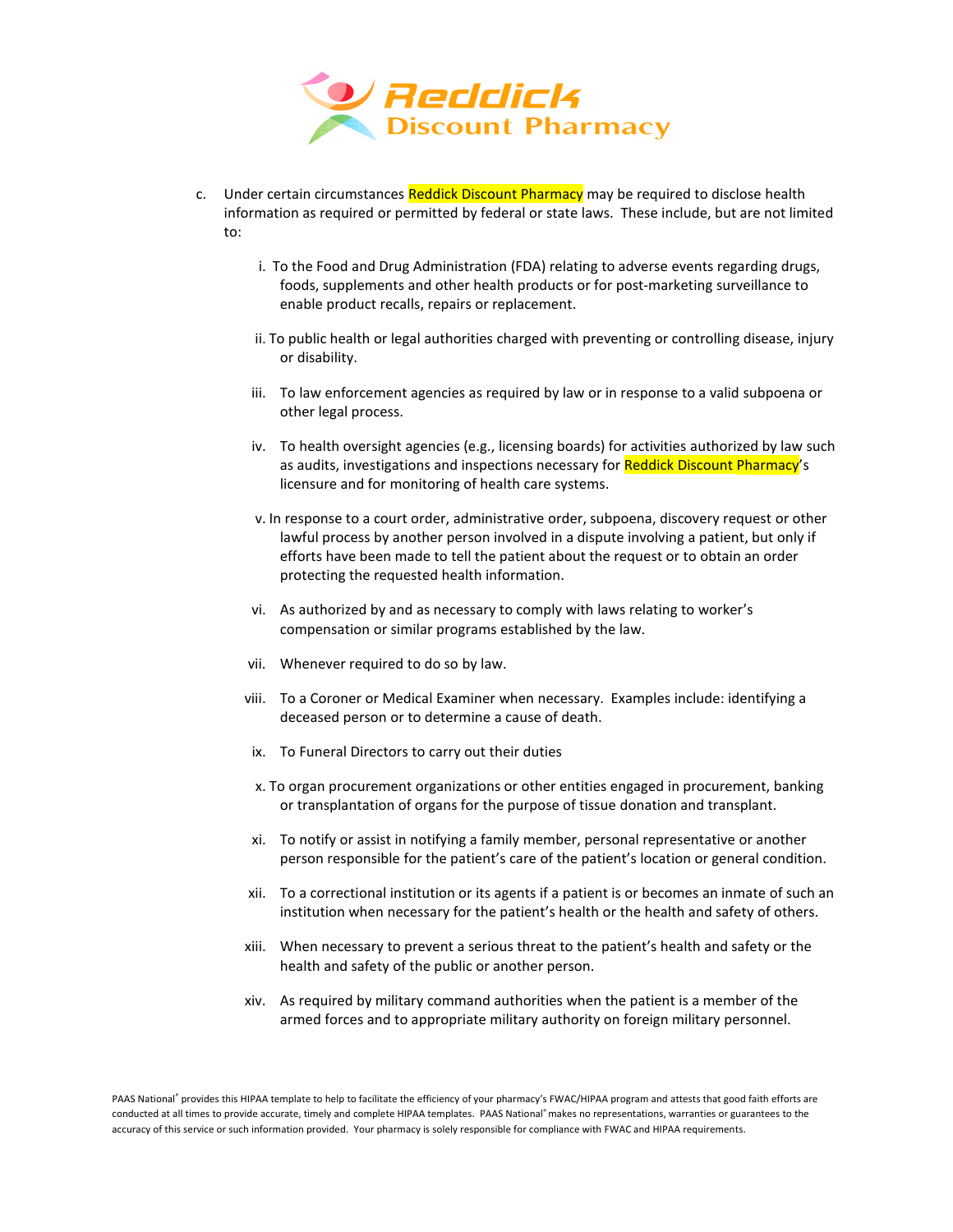

- xv. To authorized officials for intelligence, counterintelligence and other national security activities authorized by law.
- xvi. To authorized federal officials so they may provide protection to the president, other authorized persons or foreign heads of state or to conduct special investigations.
- xvii. To <sup>a</sup> government authority, such as social service or protective services agency, if Reddick Discount Pharmacy reasonably believes the patient to be a victim of abuse, neglect or domestic violence but only to the extent required by law, if the patient agrees to the disclosure or if the disclosure is allowed by law and we believe it is necessary to prevent serious harm to the patient or to someone else or the law enforcement or public official that is to receive the report represents that it is necessary and will not be used against the patient.

#### 3. Authorized Use and Disclosure

a. Use or disclosure other than those previously listed or as permitted or required by law, will not be made unless we obtain your written Authorization in advance. You may revoke any such Authorization in writing at any time. Upon receipt of <sup>a</sup> revocation, we will cease using or disclosing protected health information about you unless we have already taken action based on your Authorization.

#### 4. More Stringent Laws

a. Some states may have laws that are more stringent than HIPAA. Please refer to the end of the Notice for the laws that may apply.

#### **Section B: Patient's Rights**

- 1. Restriction Requests
	- a. You have <sup>a</sup> right to request <sup>a</sup> restriction be placed on the use and disclosure of your protected health information for purposes of carrying out treatment, payment or health care operations. Restrictions may include requests for not submitting claims to your insurance or third-party payer or limitations on which persons may be considered personal representatives.
	- b. Reddick Discount Pharmacy is not required to accept restrictions other than payment related uses not required by law that have been paid in full by the individual orrepresentative other than <sup>a</sup> health plan.
	- c. If we do agree to requested restrictions, they shall be binding until you request that they be terminated.
	- d. Requests for restrictions or termination of restrictions must be submitted in writing to the Privacy Officer listed in Section D of this Notice.
- 2. Alternative Means of Communication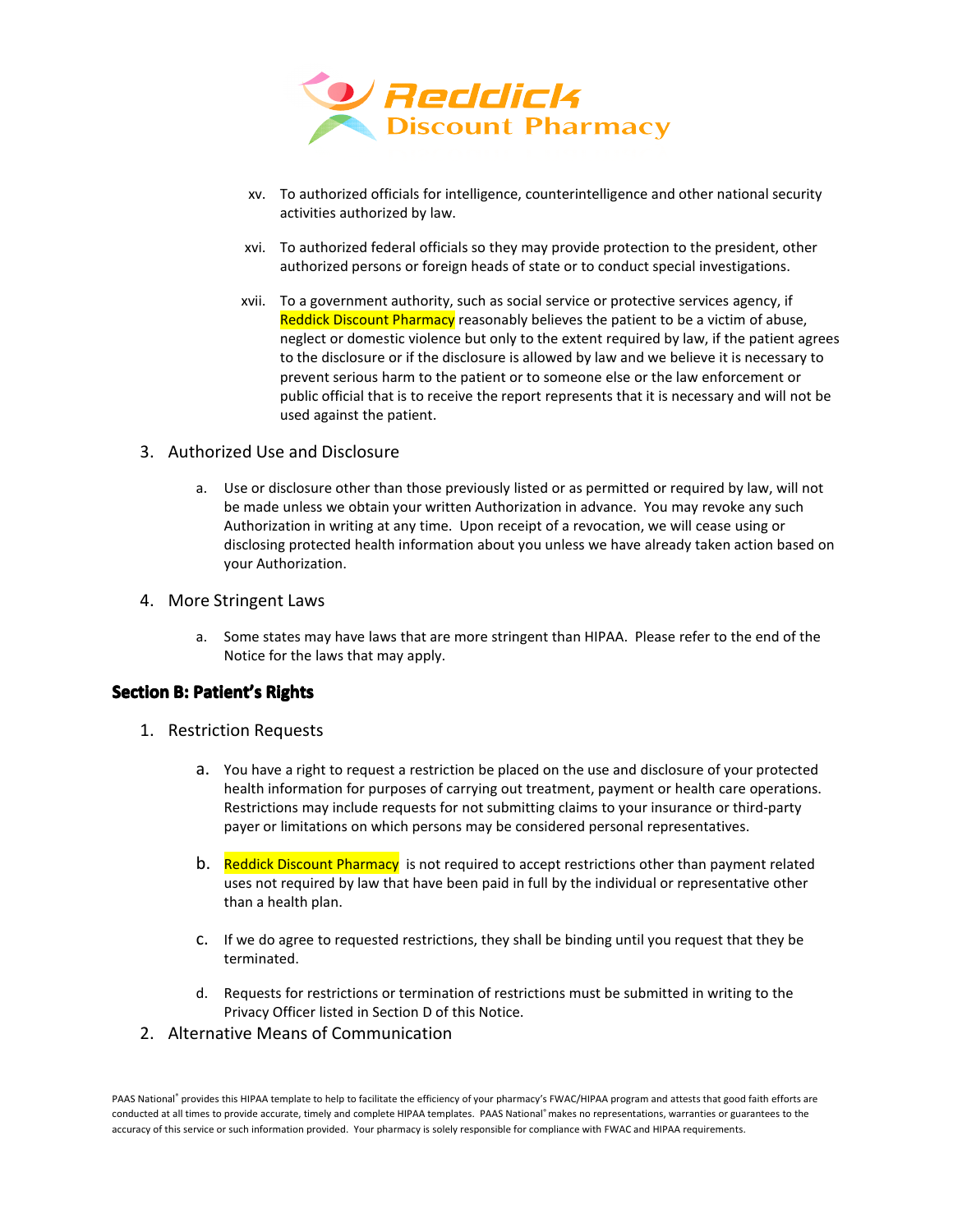

- a. You have <sup>a</sup> right to receive confidential communications of protected health information by alternate methods or at alternate locations upon reasonable request. Examples of alternatives may be sending information to <sup>a</sup> phone or mailing address other than your home.
- b. Reddick Discount Pharmacy shall make reasonable accommodation to honor requests.
- c. Requests must be submitted in writing to the Privacy Officer listed in Section Dof this Notice.
- 3. Access to Health Information
	- a. You have a right to inspect and copy your protected health information. The designated record set will usually include prescription and billing records. You have the right to request the protected health information in the designated record set for as long as we maintain your records.
	- b. You have the right to request that your protected health information be provided to you in an electronic format if available.
	- c. Requests must be submitted in writing to the Privacy Officer listed in Section Dof this Notice.
	- d. Any costs or fees associated with copying, mailing or preparing the requested records will be charged prior to granting your request.
	- e. Reddick Discount Pharmacy may deny your request for records in limited circumstances. In case of denial, you may request <sup>a</sup> review of the denial for most reasons. Requests for review of <sup>a</sup> denial must also be submitted to the Privacy Officer listed in Section D of this Notice.
- 4. Amendments to Health Information
	- a. If you believe that your protected health information is incomplete or incorrect, you may request an amendment to your records. You may request amendment to any records for as long as we maintain your records.
	- b. Requests must be submitted in writing to the Privacy Officer listed in Section Dof this Notice.
	- c. Requests must include <sup>a</sup> reason that supports the amendment to your health information.
	- d. Reddick Discount Pharmacy may deny amendment requests in certain cases. In case of denial, you have the right to submit <sup>a</sup> Statement of Disagreement. We have the right to provide <sup>a</sup> rebuttal to your statement.
- 5. Accounting of Uses and Disclosures
	- a. You have the right to request an accounting of uses and disclosures that are not for treatment, payment or health care operations. This accounting may include up to the six years prior to the date of request andwill not include an accounting of disclosures to yourself, your personal representatives or anything authorized by you in writing. Other restrictions may apply as required in the Privacy Rule.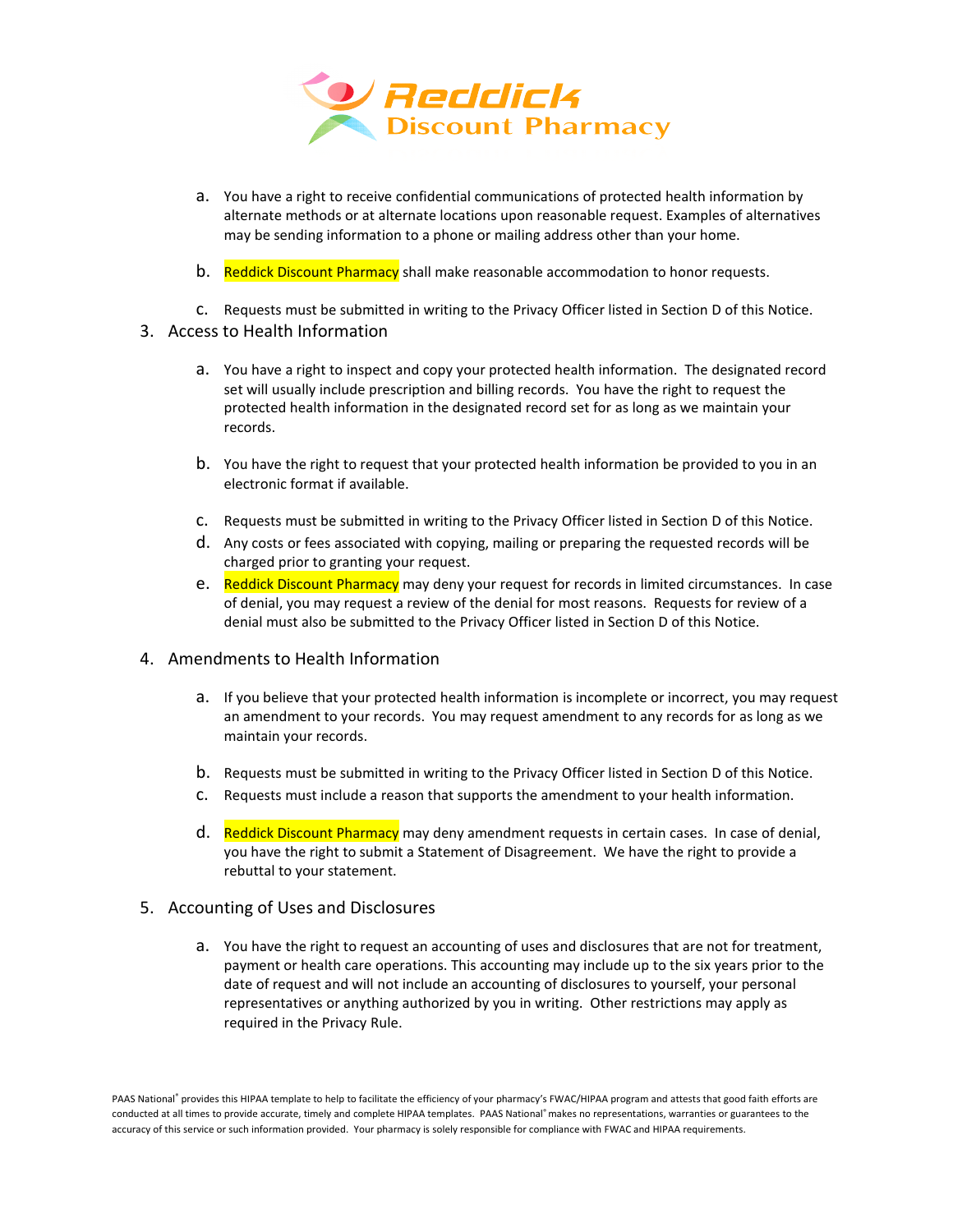

- b. Requests must be submitted in writing to the Privacy Officer listed in Section Dof this Notice.
- c. The first accounting in any 12-month period will be provided to you at no cost. Any additional requests within the same 12-month period will be charged <sup>a</sup> fee to cover the cost of providing the accounting. This fee amount will be provided to you prior to completing the request. You may choose to withdraw your request to avoid paying this fee.
- 6. Notice of Privacy Practices
	- a. You have <sup>a</sup> right to receive <sup>a</sup> paper copy of this Notice even if you previously agreed to receive <sup>a</sup> copy electronically.
	- b. Please submit a request to the Privacy Officer listed in Section D of this Notice.

## **Section C: Reddick Discount Pharmacy's Duties**

Reddick Discount Pharmacy is required by law to maintain the privacy of protected health information, to provide individuals with notice of its legal duties and privacy practices with respect to protected health information, and to notify affected individuals following <sup>a</sup> breach of unsecured protected health information.

Reddick Discount Pharmacy is required to abide by the terms of this Notice. We reserve the right to change the terms of this Notice and to make the new notice provisions effective for all protected health information that we maintain. Any such revised Notice will be made available upon request.

## **Section D: Contacting Us**

- 1. Additional Questions, Submitting Requests or Complaints
	- a. If you have questions about this Notice or how Reddick Discount Pharmacy uses and discloses your protected health information please contact our Privacy Officer below.
	- b. You may obtain forms needed for request submission from our pharmacy or from our Privacy Officer.
	- c. If you believe your privacy rights have been violated you may file <sup>a</sup> complaint with our Privacy Officer or with the Secretary of Health and Human Services. You will not be retaliated against for filing <sup>a</sup> complaint.
- 2. Privacy Officer Contact
	- Reddick Discount Pharmacy 15320 NW Gainesville Rd, Reddick, FL, 32686 352-591-1116
- 3. Secretary of Health and Human Services, Office for Civil Rights
	- a. For online complaint forms and contact information for the Regional OCR offices: <http://www.hhs.gov/ocr/privacy/index.html>